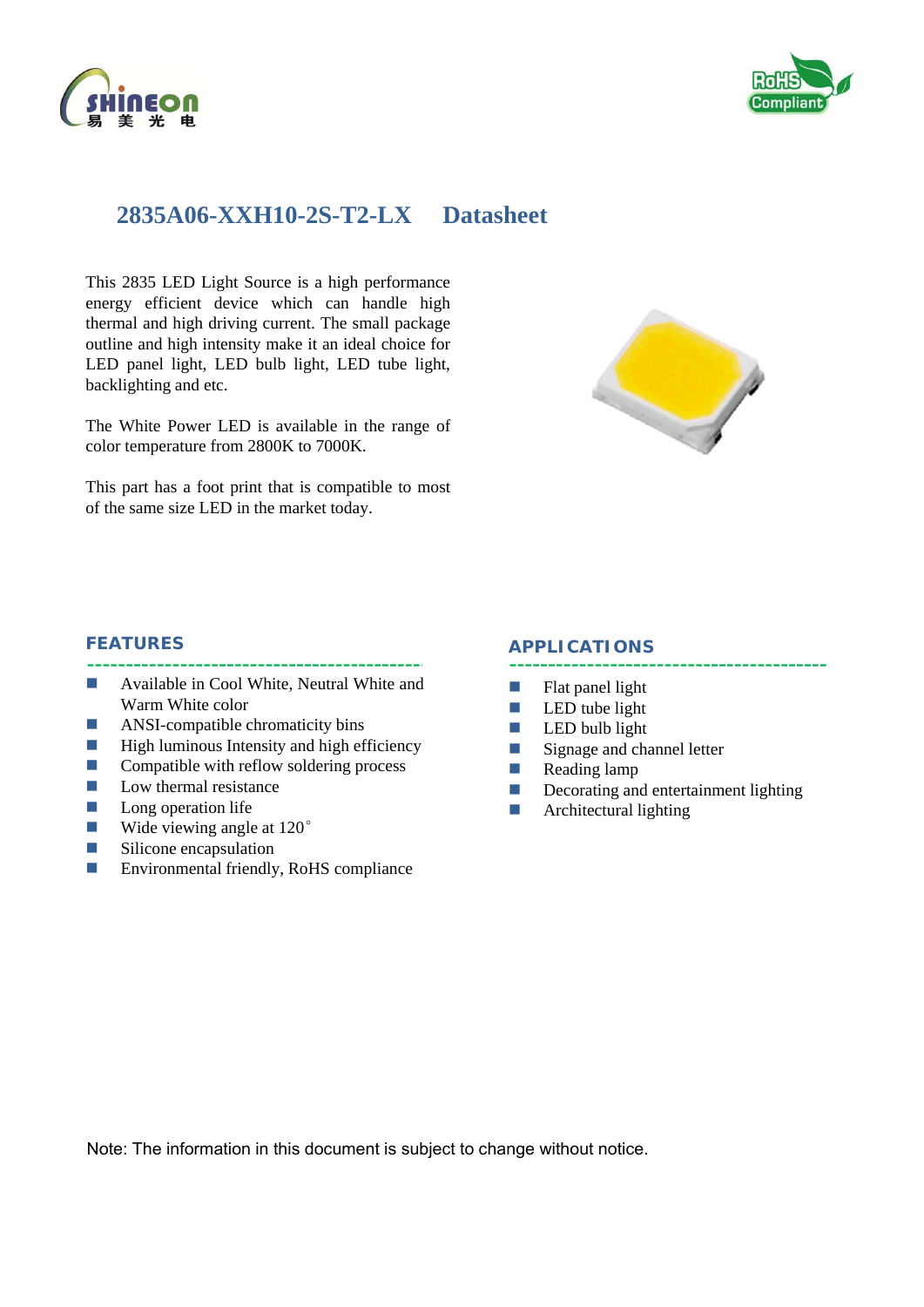

### **PACKAGE DIMENSIONS**









## Recommended Solder Pad Design



#### Notes:

- 1. All dimensions in millimeters.
- 2. Thickness tolerance of copper plate is ±0.02mm.
- 3. Thickness tolerance of product is ±0.05mm.
- 4. Tolerance is ±0.1mm unless otherwise noted.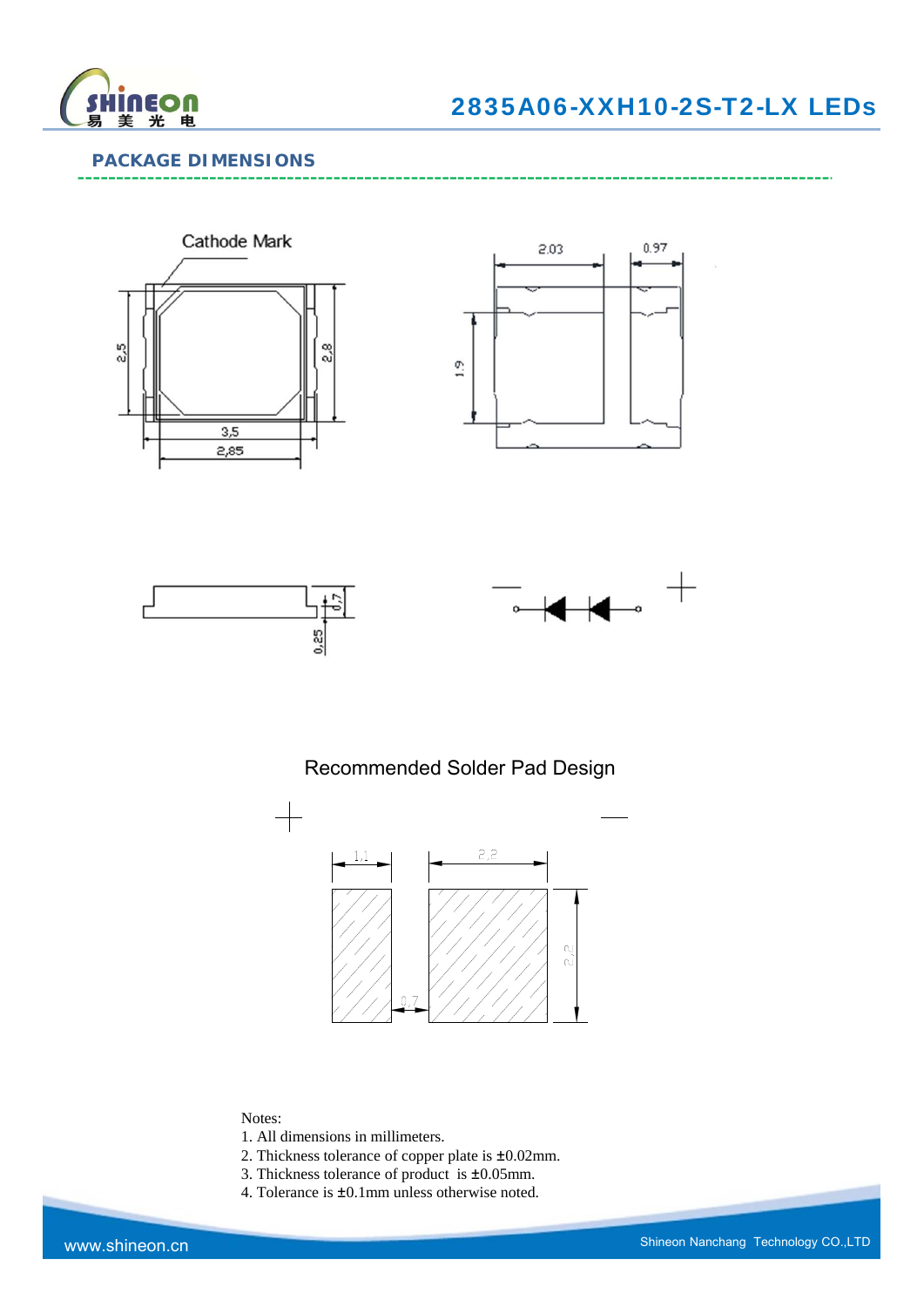

#### **ABSOLUTE MAXIMUM RATINGS**

| <b>Item</b>                         | <b>Symbol</b>                | <b>Absolute Maximum Rating</b>         | <b>Unit</b> |
|-------------------------------------|------------------------------|----------------------------------------|-------------|
| Forward current                     | ΙF                           | 150                                    | mA          |
| Peak Forward Current <sup>[1]</sup> | <b>I</b> <sub>FP</sub>       | 200                                    | mA          |
| <b>Reverse Voltage</b>              | $\mathsf{V}_\mathsf{R}$      | 10                                     | V           |
| <b>Power Dissipation</b>            | Pd                           | 1000                                   | mW          |
| <b>Operating Temperature</b>        | ${\mathsf T}_{\sf opr}$      | $-40 - +85$                            | $^{\circ}C$ |
| <b>Storage Temperature</b>          | $\mathsf{T}_{\mathsf{stg}}$  | $-40$ $-100$                           | $^{\circ}C$ |
| <b>Soldering Temperature</b>        | ${\mathsf T}_{\textsf{sld}}$ | Reflow Soldering: 260°C for 10 seconds |             |
| <b>LED Junction Temperature</b>     | Т,                           | 115                                    | °C          |

Note:

I<sub>FP</sub> Conditions: Pulse Width  $\leq$  10msec. and Duty  $\leq$  1/10.

## **CHARACTERISTICS (Tj=25**℃**)**

| <b>Parameter</b>                                        | <b>Symbol</b>                        | <b>Condition</b> | <b>Min</b> | Typ               | <b>Max</b>        | <b>Unit</b> |
|---------------------------------------------------------|--------------------------------------|------------------|------------|-------------------|-------------------|-------------|
| Forward Voltage <sup>[1]</sup>                          | V <sub>F</sub>                       | $I_F$ =150mA     | 6.0        | $-$               | 6.6               | V           |
| Viewing Angle                                           | $2\theta_{1/2}$                      | $I_F$ =150mA     | $- -$      | 120               | $\qquad \qquad -$ | deg.        |
| Luminous Flux                                           | Φv                                   | $I_F$ =150mA     | 110        | $-$               | 140               | lm          |
| <b>Color Rendering Index</b>                            | <b>CRI</b>                           | $I_F$ =150mA     | 80         |                   |                   |             |
| <b>Color Temperature</b>                                | <b>CCT</b>                           | $IE=150mA$       | 2600       | $\qquad \qquad -$ | 7000              | K           |
| <b>Thermal Resistance</b><br>(Junction to Solder Point) | $\mathsf{R}_{\mathsf{th\text{-}js}}$ | $I_F$ =150mA     | $- -$      | 20                | $\qquad \qquad -$ | °C/W        |

---------------

Notes:

- 1. Luminous flux is measured with an accuracy of  $\pm$  10%.
- 2. Chromaticity coordinate bins are measured with an accuracy of  $\pm$  0.01.
- 3. CRI is measured with an accuracy of  $\pm$  2;
- 4. Some color and CRI bins may have limited availability, please contact us before ordering.
- 5. All measurements were made under the standardized environment of Shineon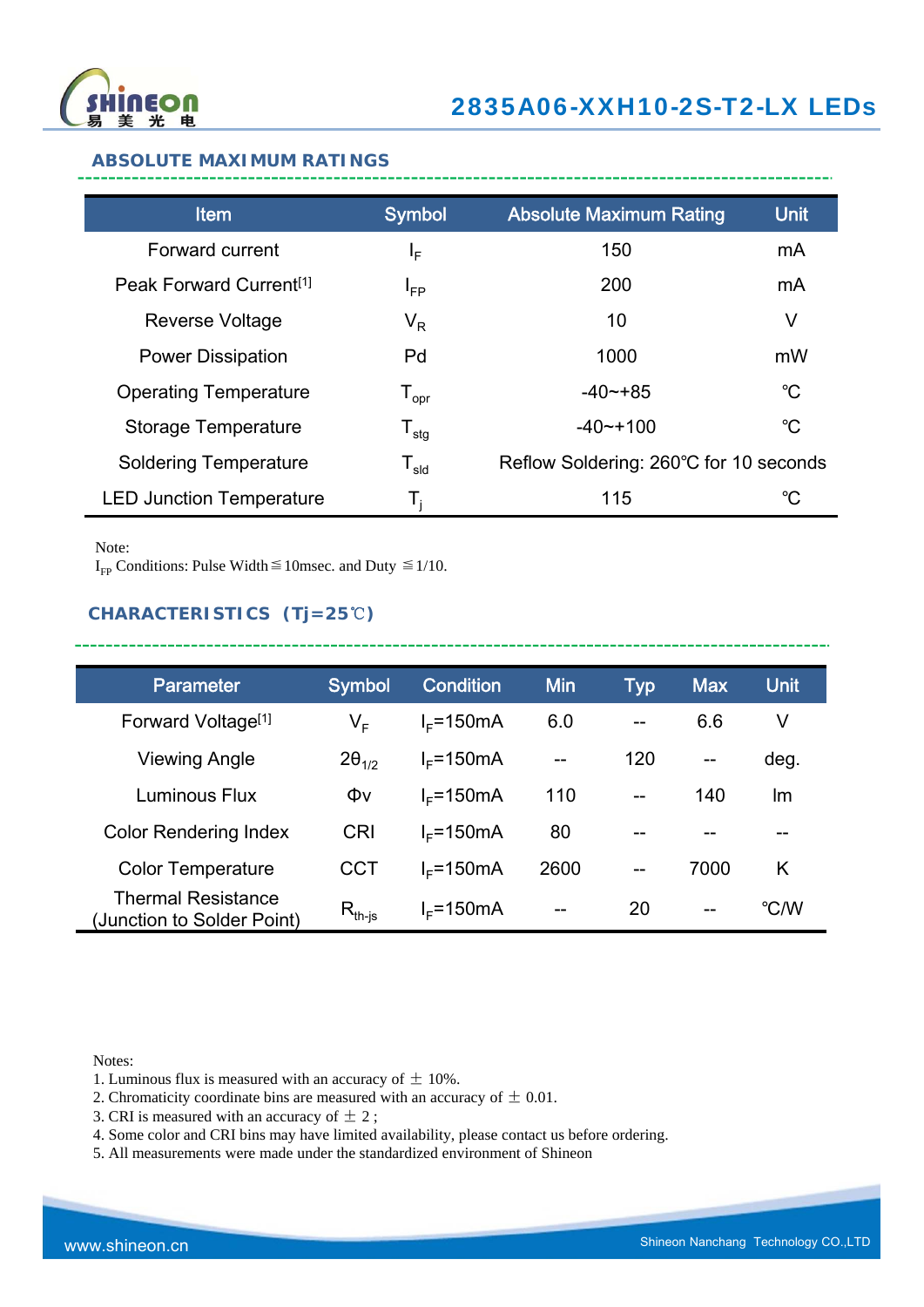

## **RELATIVE SPECTRAL POWER DISTRIBUTION (Tj=25**℃**)**



### **TYPICAL SPATIAL DISTRIBUTION**

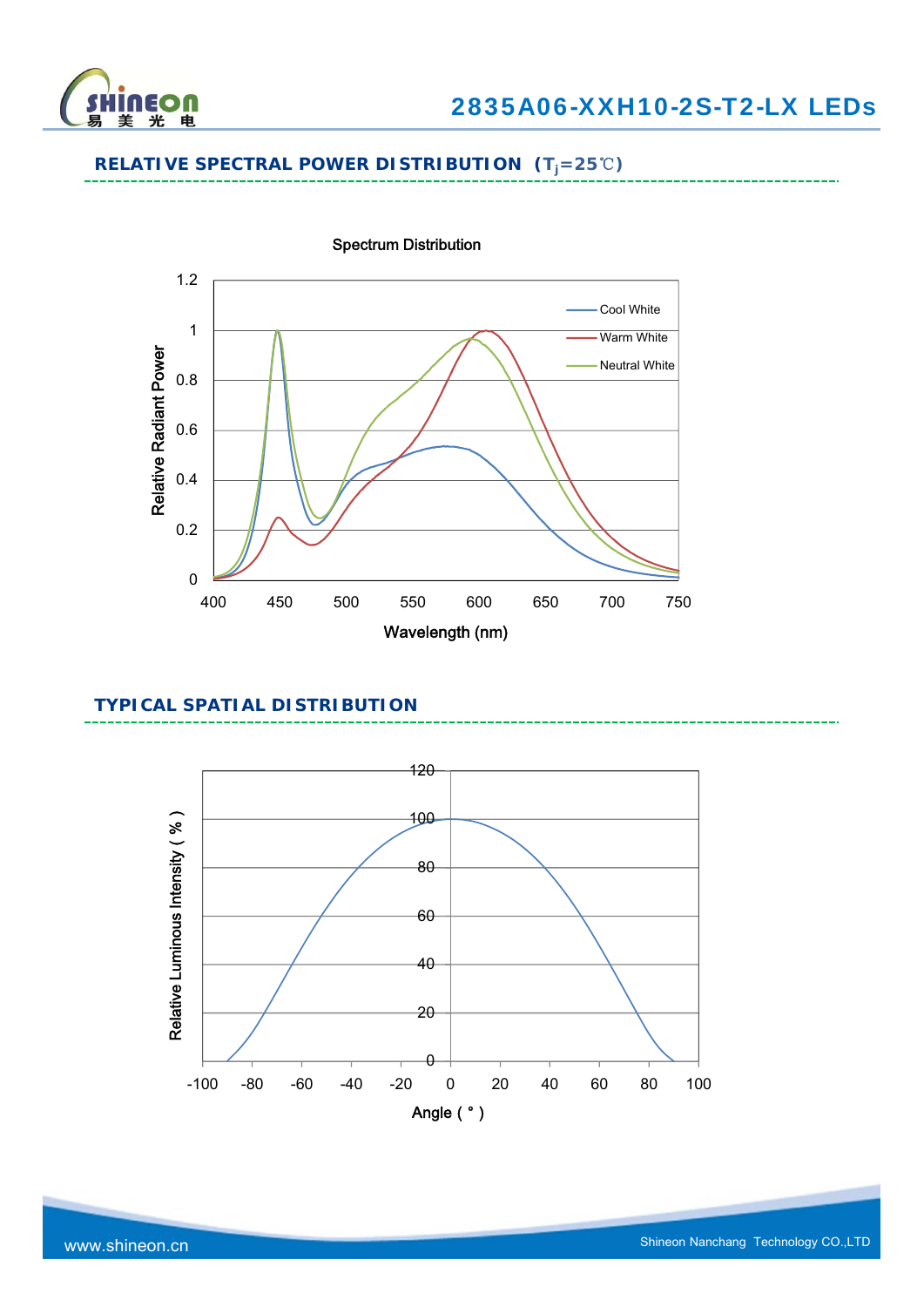

## **RELATIVE LUMINOUS FLUX VS. CURRENT (Tj=25**℃**)**



### **ELECTRICAL CHARACTERISTICS (Tj=25**℃**)**

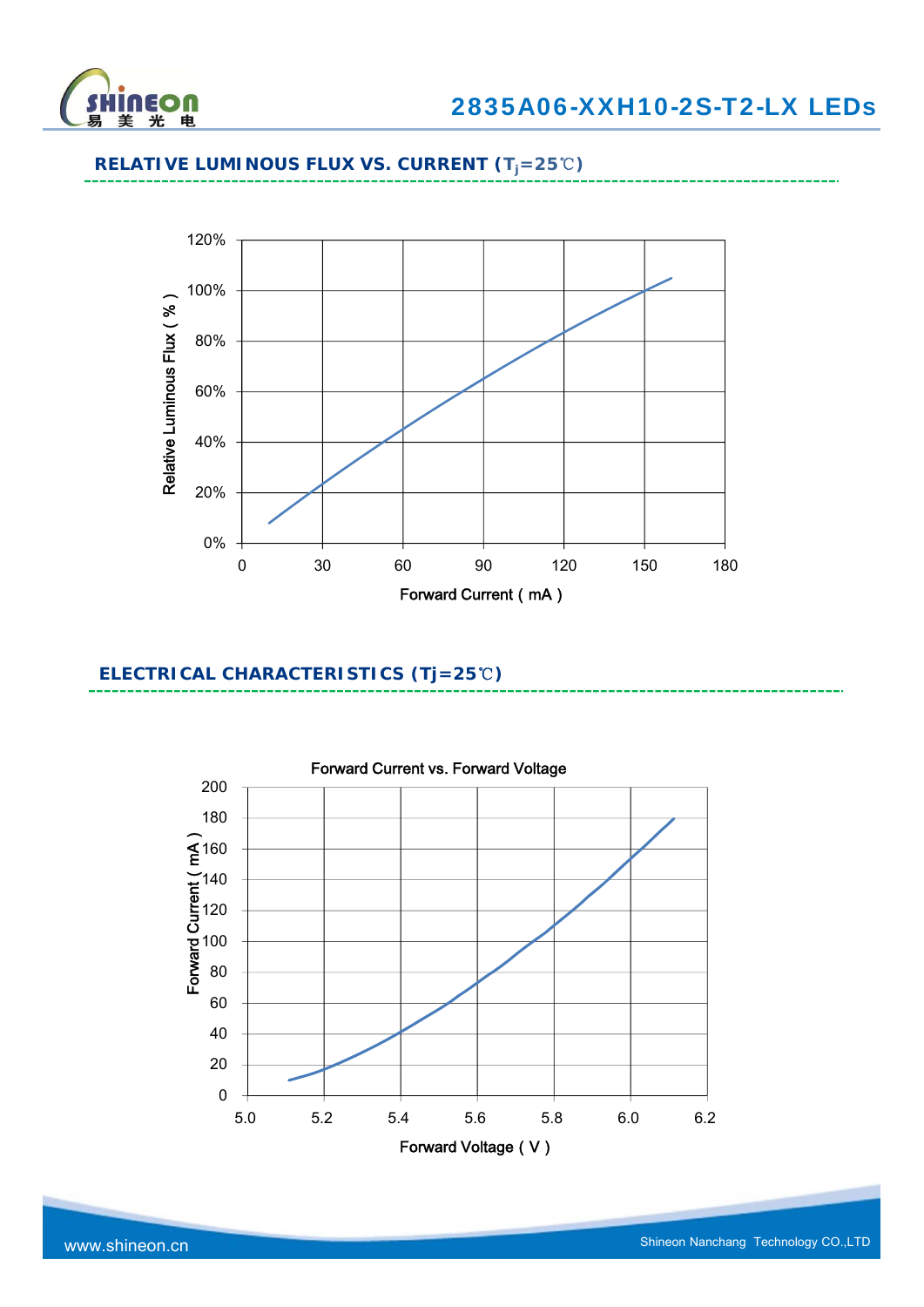

#### **MAXIUM CURRENT VS. AMBIENT TEMPERATURE**



## **RELATIVE RADIANT FLUX VS. JUNCTION TEMPERATURE**

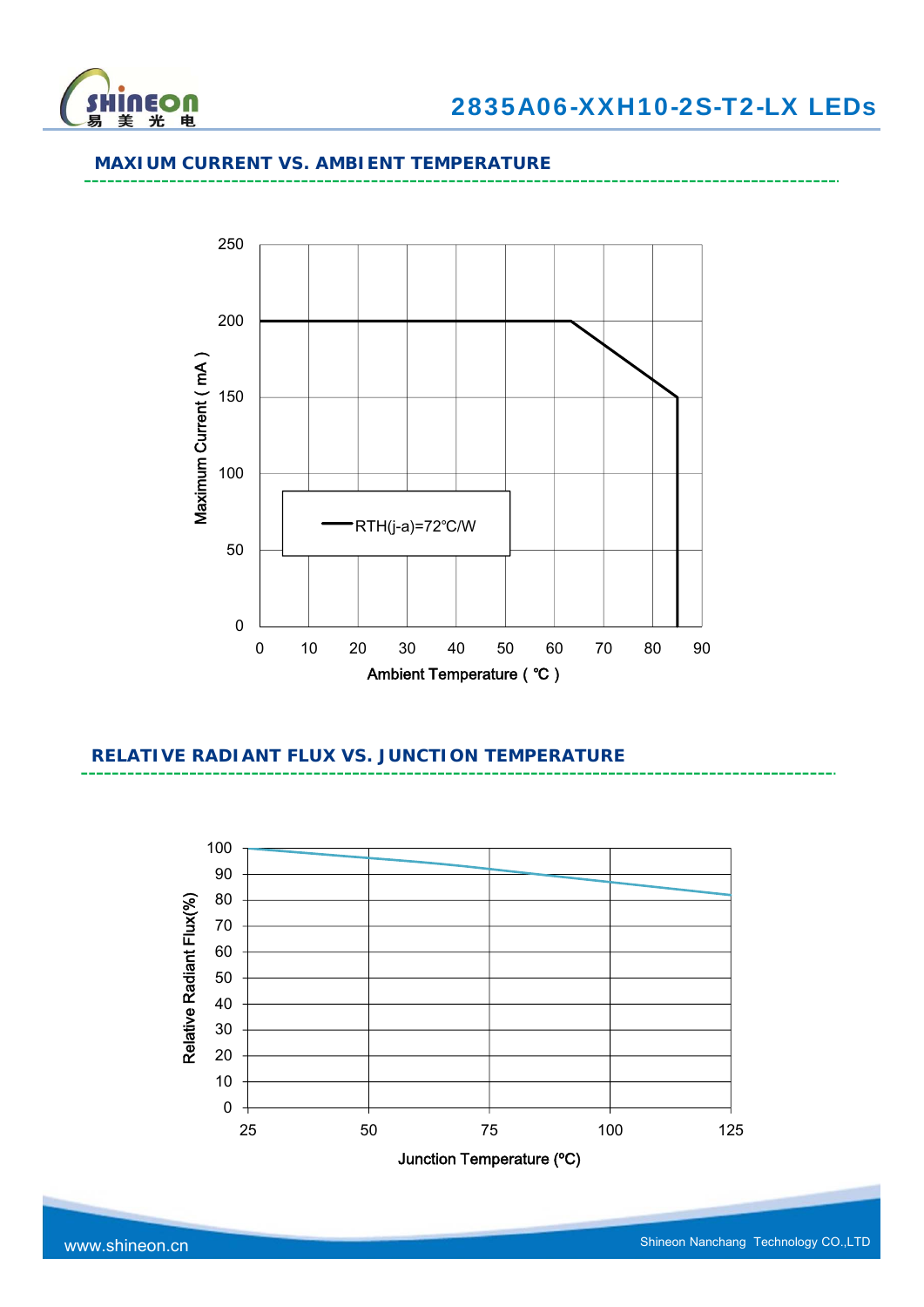

#### **SORTING RANKS**

### (1) Luminous Flux (Tj=25℃)

| Part Number            | <b>Condition</b>   | Rank           | <b>Unit</b> |
|------------------------|--------------------|----------------|-------------|
|                        |                    | Q <sub>1</sub> |             |
| 2835A06-27H10-2S-T2-LX |                    | 110-120        |             |
|                        |                    | Q2             |             |
| 2835A06-30H10-2S-T2-LX | 150 <sub>m</sub> A | 120-130        |             |
| 2835A06-40H10-2S-T2-LX |                    | Q3             |             |
|                        |                    | 130-140        |             |
|                        |                    | Q3             | Im          |
| 2835A06-50H10-2S-T2-LX |                    | 130-140        |             |
|                        |                    | Q3             |             |
| 2835A06-57H10-2S-T2-LX |                    | 130-140        |             |
|                        |                    | Q3             |             |
| 2835A06-65H10-2S-T2-LX |                    | 130-140        |             |

## (2) Forward Voltage (Tj=25℃)

| Rank           | <b>Condition</b> | Min. | Max. | <b>Unit</b> |
|----------------|------------------|------|------|-------------|
| C <sub>9</sub> |                  | 5.8  | 6.0  |             |
| D <sub>0</sub> | 150mA            | 6.0  | 6.2  | V           |
| D1             |                  | 6.2  | 6.4  |             |

Notes:

1. 10% tolerance for luminous intensity may be caused by measurement inaccuracy.

2. Measurement Uncertainty of the Forward Voltage : ± 0.03V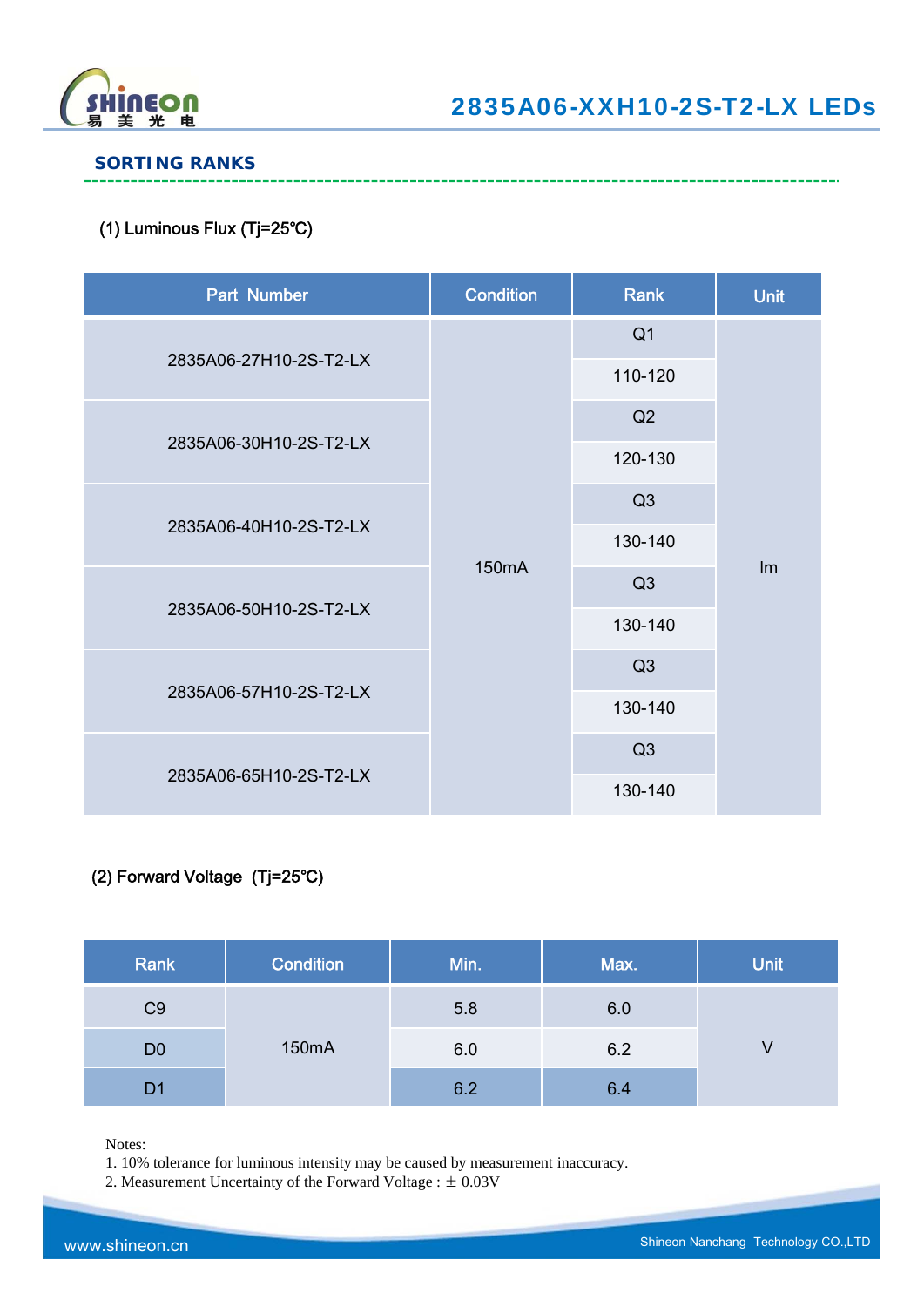

(3) Chromaticity Bins

| <b>Part</b><br><b>Number</b> | 2835A06-27H10-2S-T2-LX        |        |         | <b>CCT</b> | <b>2700K</b>   |  |
|------------------------------|-------------------------------|--------|---------|------------|----------------|--|
| <b>Bin Code</b>              | <b>Color Coordinates(X,Y)</b> |        |         |            |                |  |
|                              | $\boldsymbol{x}$              | ν      | a       | b          | <b>Theta</b> ° |  |
| A27-5                        | 0.4578                        | 0.4101 | 0.01350 | 0.007      | 53.7           |  |

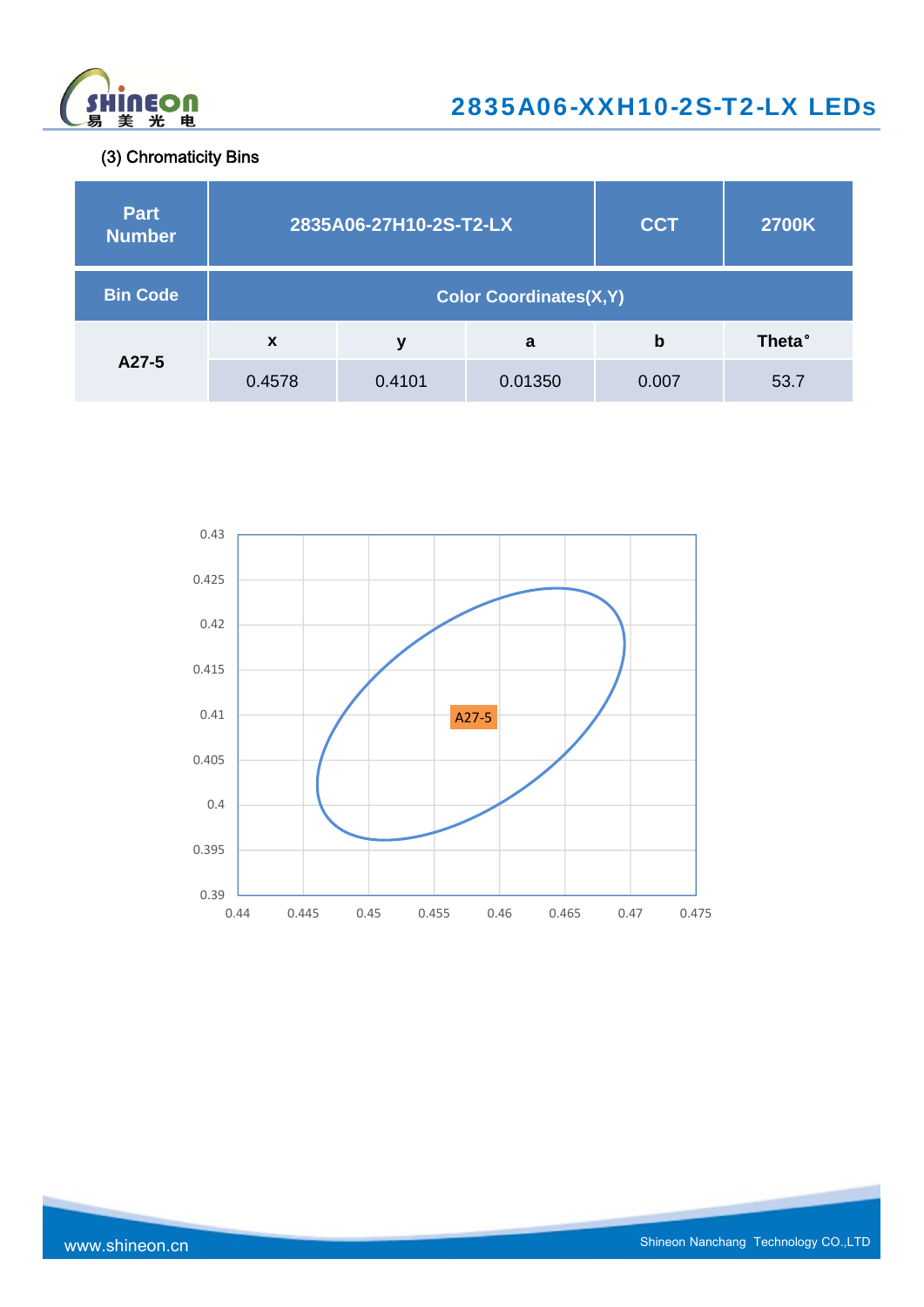

| <b>Part</b><br><b>Number</b> | 2835A06-30H10-2S-T2-LX        |        |        | <b>CCT</b> | 3000K          |  |
|------------------------------|-------------------------------|--------|--------|------------|----------------|--|
| <b>Bin Code</b>              | <b>Color Coordinates(x,y)</b> |        |        |            |                |  |
|                              | $\mathbf x$                   | v      | a      | b          | <b>Theta</b> ° |  |
| A30-5                        | 0.4338                        | 0.4030 | 0.0139 | 0.0068     | 53.2200        |  |

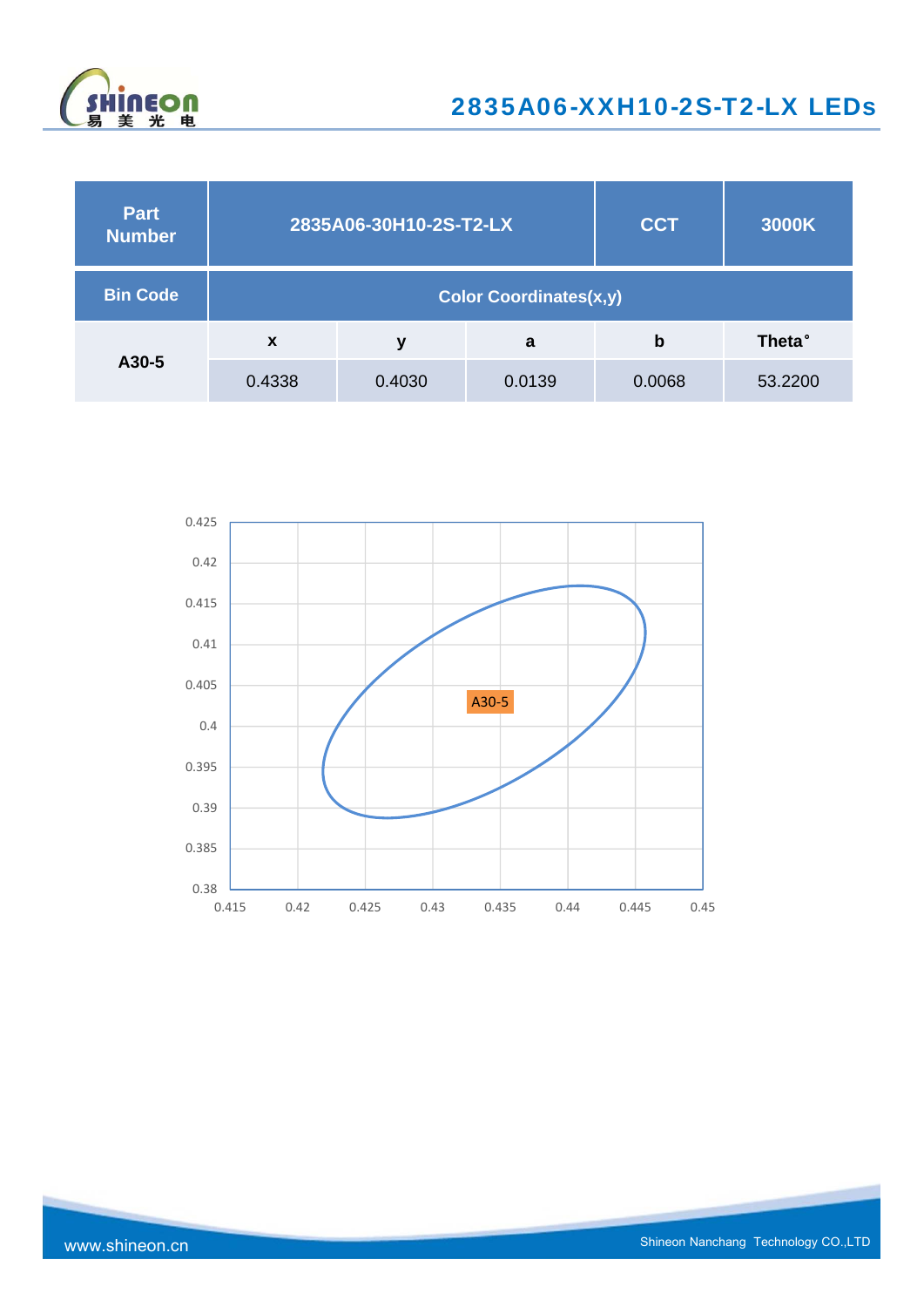

| <b>Part</b><br><b>Number</b> | 2835A06-40H10-2S-T2-LX        |        |         | <b>CCT</b> | 4000K          |  |
|------------------------------|-------------------------------|--------|---------|------------|----------------|--|
| <b>Bin Code</b>              | <b>Color Coordinates(x,y)</b> |        |         |            |                |  |
|                              | $\boldsymbol{\mathsf{x}}$     | v      | a       | b          | <b>Theta</b> ° |  |
| A40-5                        | 0.3818                        | 0.3797 | 0.01565 | 0.0067     | 53.7200        |  |

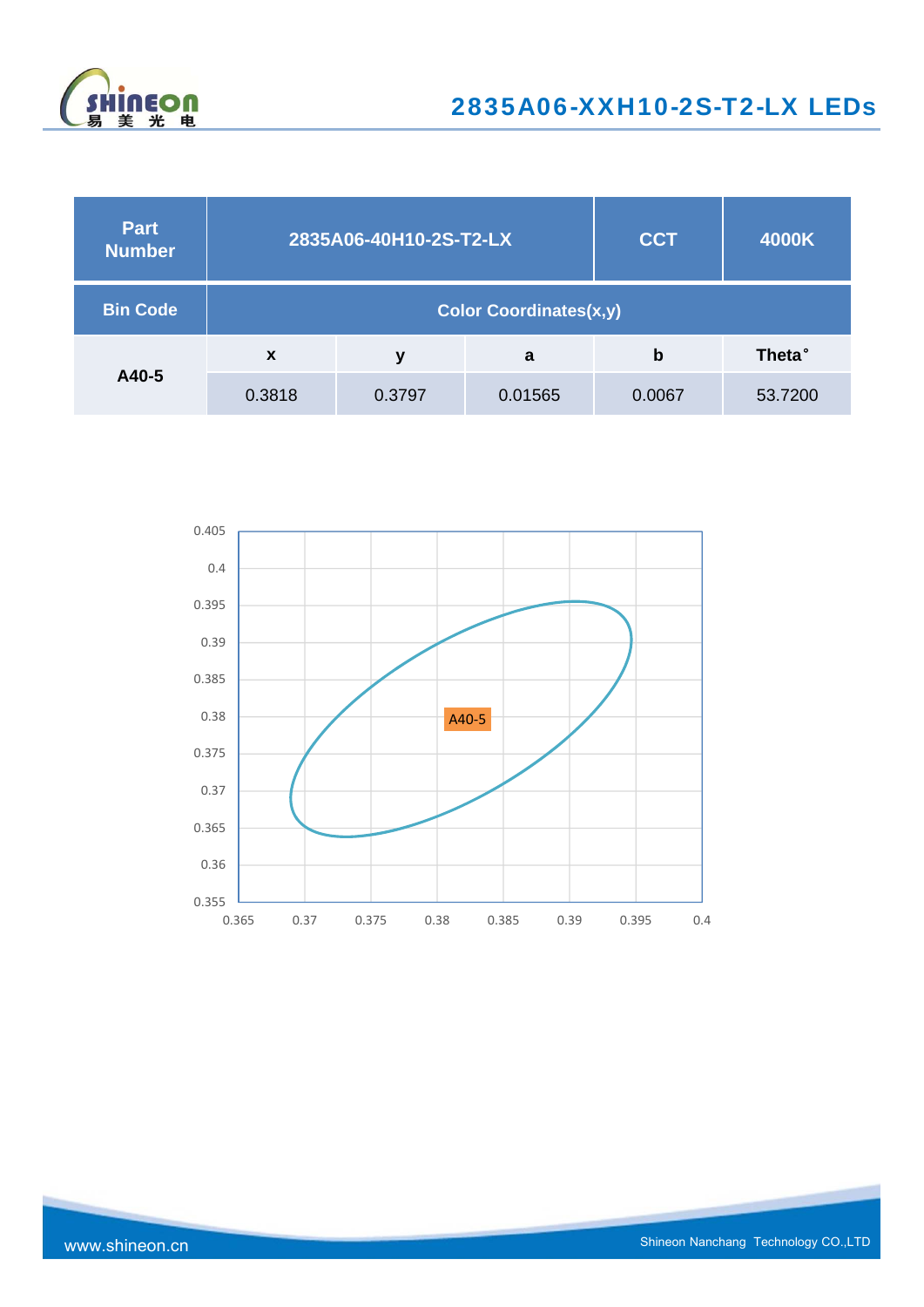

| <b>Part</b><br><b>Number</b> | 2835A06-50H10-2S-T2-LX        |        |        | <b>CCT</b> | 5000K              |  |
|------------------------------|-------------------------------|--------|--------|------------|--------------------|--|
| <b>Bin Code</b>              | <b>Color Coordinates(X,Y)</b> |        |        |            |                    |  |
|                              | X                             |        | A      | B          | Theta <sup>°</sup> |  |
| A50-5                        | 0.3447                        | 0.3553 | 0.0137 | 0.0059     | 59.6200            |  |

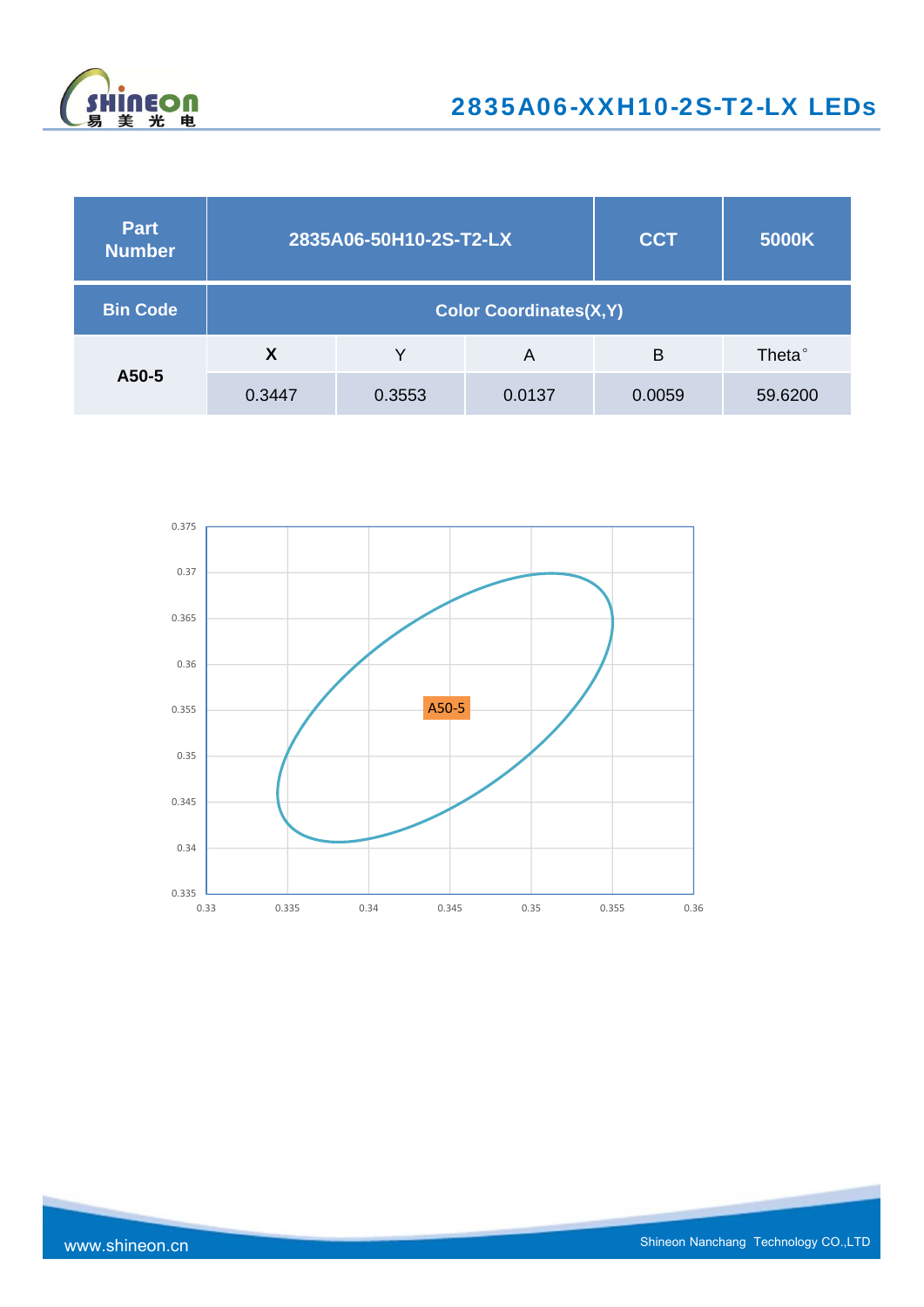

| <b>Part</b><br><b>Number</b> | 2835A06-57H10-2S-T2-LX        |        |         | <b>CCT</b> | 5700K   |  |
|------------------------------|-------------------------------|--------|---------|------------|---------|--|
| <b>Bin Code</b>              | <b>Color Coordinates(x,y)</b> |        |         |            |         |  |
|                              | $\boldsymbol{\mathsf{x}}$     | ν      | a       | b          | Theta°  |  |
| A57-5                        | 0.3287                        | 0.3417 | 0.01243 | 0.00533    | 59.0900 |  |

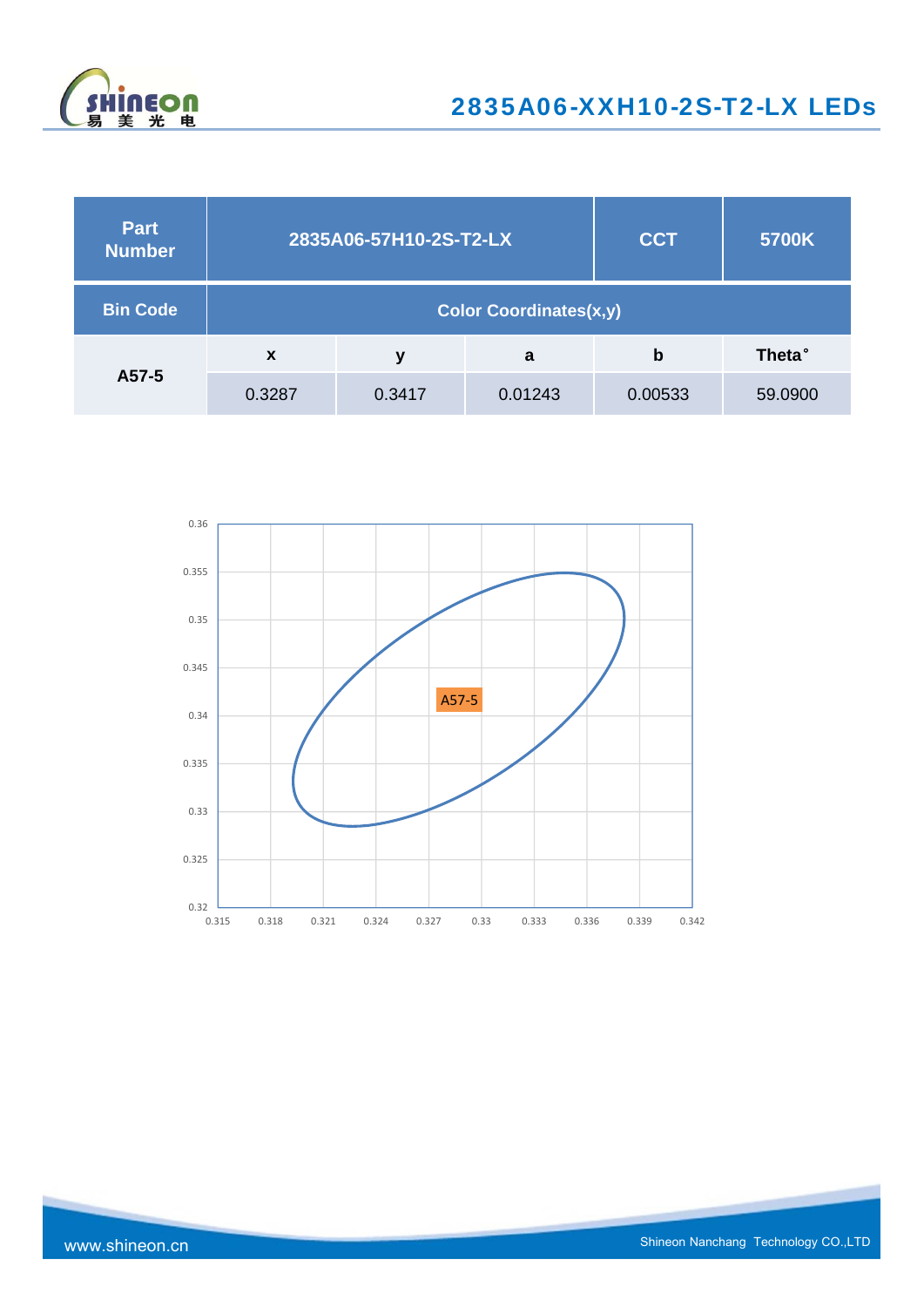

| <b>Part</b><br><b>Number</b> | 2835A06-65H10-2S-T2-LX        |        |         | <b>CCT</b> | 6500K          |
|------------------------------|-------------------------------|--------|---------|------------|----------------|
| <b>Bin Code</b>              | <b>Color Coordinates(x,y)</b> |        |         |            |                |
|                              | $\boldsymbol{\mathsf{x}}$     | ۷      | a       | b          | <b>Theta</b> ° |
| A65-5                        | 0.3123                        | 0.3282 | 0.01115 | 0.00475    | 58.5700        |

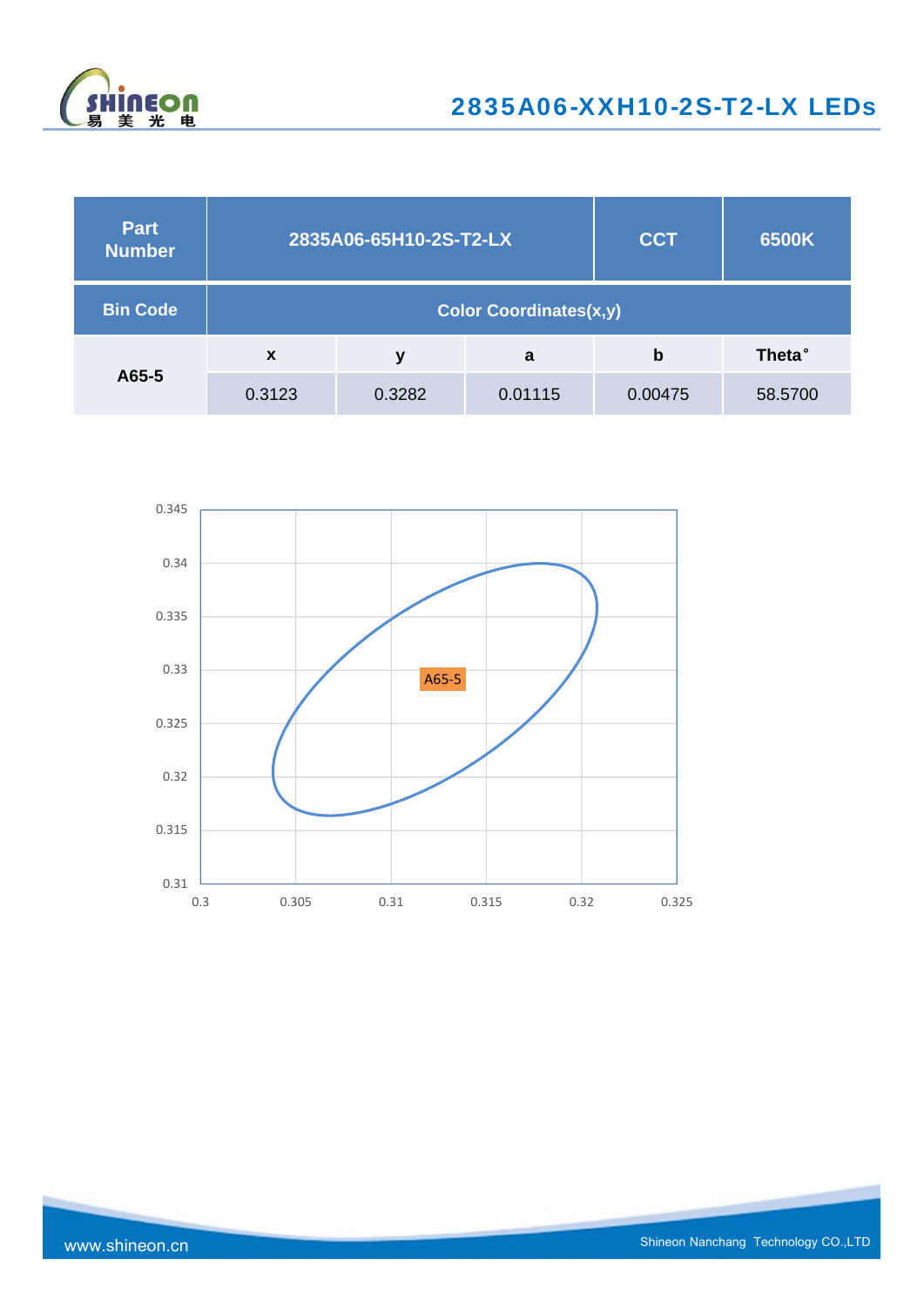

#### **REFLOW SOLDERING CHARACTERISTICS**

## For Reflow Process:

Preheating : 140℃~160℃±5℃,within 2 minutes. Operation heating : 260℃(Max.) within 10 seconds.(Max) Gradual Cooling (Avoid quenching).

| <b>Lead solder</b>                                                                                                                                                                                                                    |              | <b>Lead-free solder</b>                                                                                                                          |                                                                                   |  |
|---------------------------------------------------------------------------------------------------------------------------------------------------------------------------------------------------------------------------------------|--------------|--------------------------------------------------------------------------------------------------------------------------------------------------|-----------------------------------------------------------------------------------|--|
| Pre-heat                                                                                                                                                                                                                              | 120-150°C    | Pre-heat                                                                                                                                         | 150-200°C                                                                         |  |
| Pre-heat time                                                                                                                                                                                                                         | 120 sec.Max. | Pre-heat time                                                                                                                                    | 120 sec.Max.                                                                      |  |
| Peak Temperature                                                                                                                                                                                                                      | 240℃ Max.    | Peak Temperature                                                                                                                                 | 260℃ Max.                                                                         |  |
| Soldering time condition                                                                                                                                                                                                              | 10 sec.Max.  | Soldering time condition                                                                                                                         | 10 sec.Max.                                                                       |  |
| <b>Lead Solder</b><br>$2.5 - 5^{0}$ C / sec.<br>240 <sup>O</sup> C Max.<br><b>10 sec. Max.</b><br><b>Pre-heating</b><br>60sec. Max.<br>$120\text{--}150\text{°C}$<br>2.5~5 $C / sec$ .<br>Above $200^{\circ}\text{C}$<br>120sec. Max. |              | <b>Lead-free Solder</b><br>$1 - 5$ °C / sec.<br><b>Pre-heating</b><br>$150\text{--}200~^{\text{o}}\text{C}$<br>$1 - 5$ °C / sec.<br>120sec. Max. | $260$ <sup>O</sup> C Max.<br>10 sec. Max.<br>60sec. Max.<br>Above $220^{\circ}$ C |  |

Notes:

The encapsulated material of the LEDs is silicone . Therefore the LEDs have a soft surface on the top of package. The pressure to the top surface will be influence to the reliability of the LEDs. Precautions should be taken to avoid the strong pressure on the encapsulated part. So when using the picking up nozzle, the pressure on the silicone resin should be proper.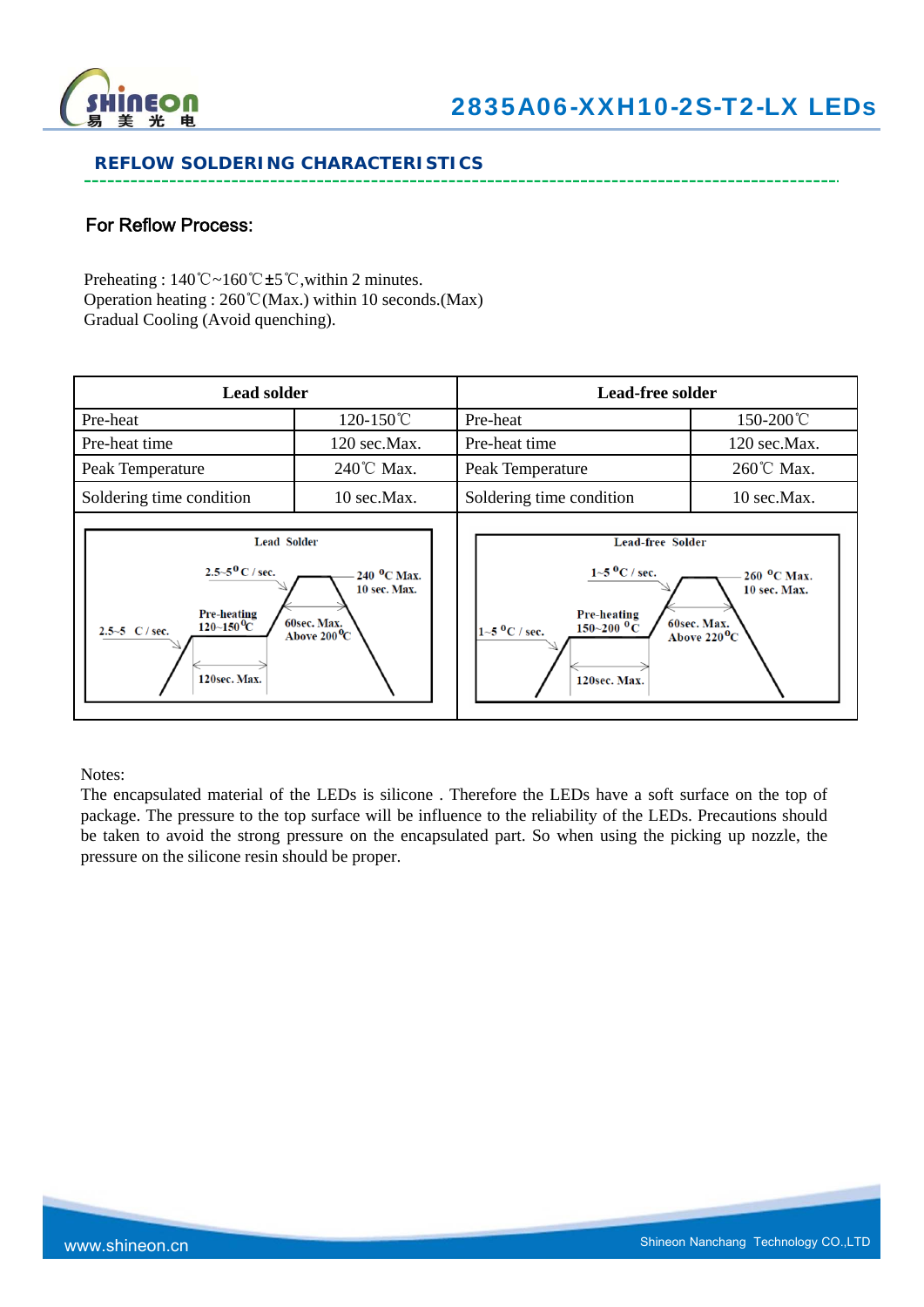

## **TAPE AND REEL**





Note: The tolerances unless mentioned is ±0.1mm, Unit=mm

#### Notes:

- (1) Quantity : 4,000pcs/Reel
- (2) Cumulative Tolerance : Cumulative Tolerance/10 pitches to be ±0.2mm
- (3) Adhesion Strength of Cover Tape : Adhesion strength to be 0.1-0.7N when the cover tape is turned off from the carrier tape at the angle of 10º to the carrier tape
- (4) Package : P/N, Manufacturing data Code No. and quantity to be indicated on a damp proof Package.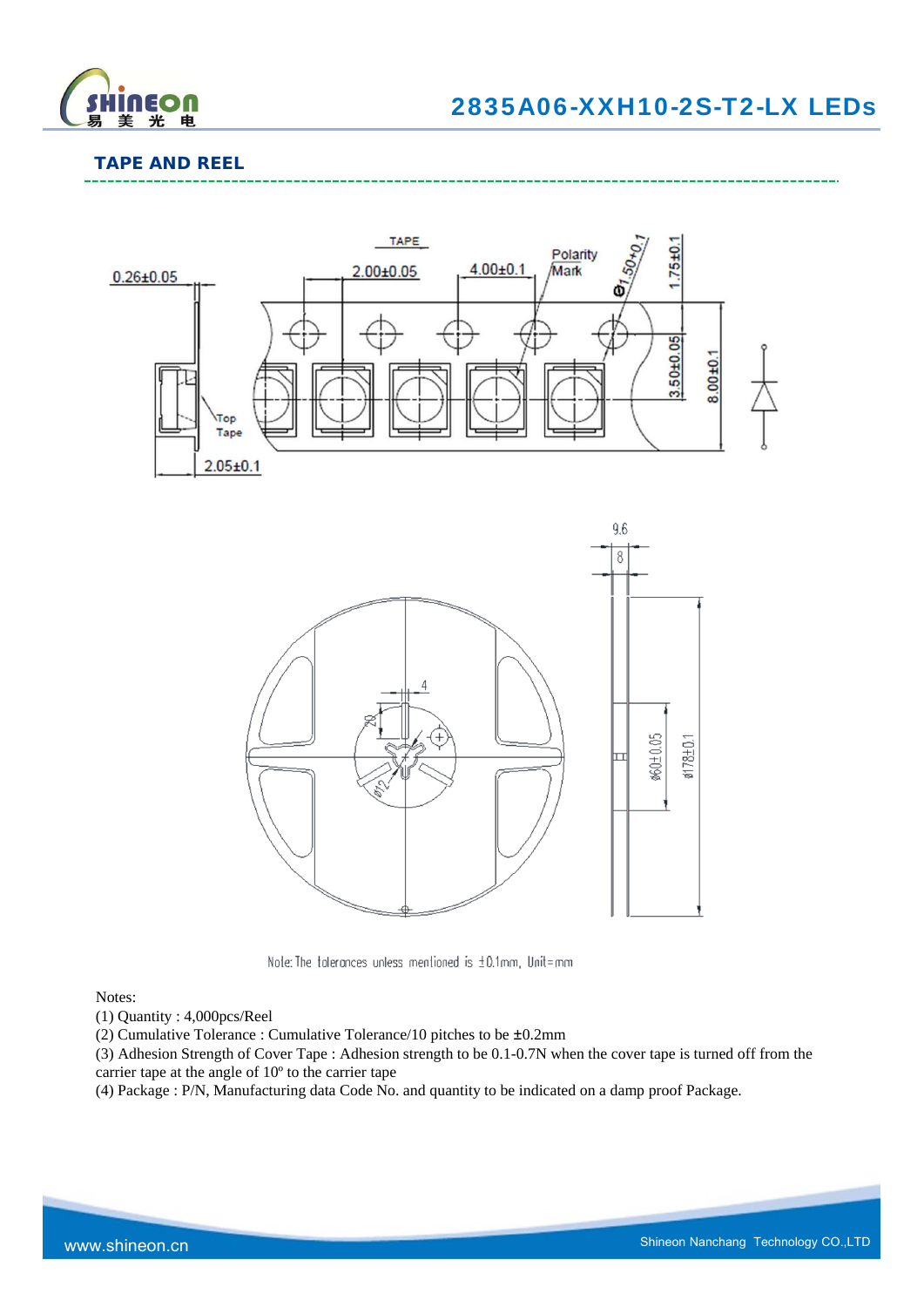

------------------------------------

#### **PACKAGING**







 $\mathtt{desiccant}$ 

REEL

moisture-proof bag

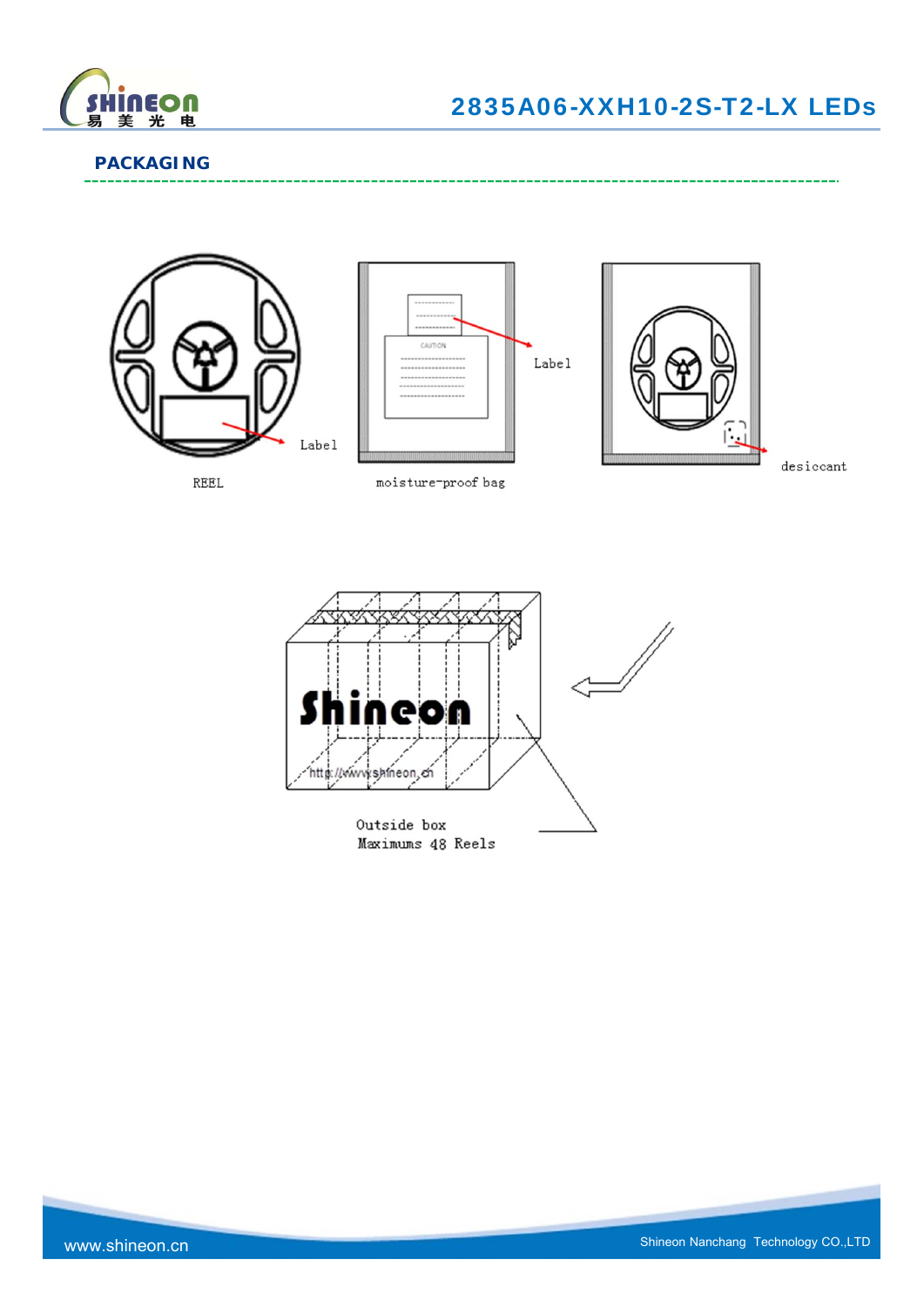

## **Reliability Test Items**

| <b>Test Items</b>                                                                                                              | <b>Test Duration</b> | <b>Number of</b><br><b>Damaged</b> |
|--------------------------------------------------------------------------------------------------------------------------------|----------------------|------------------------------------|
| Steady State Operating Life of High Temperature (HTOL) Ts=85 $\degree$ C,<br>$IF = Max$                                        | 1000hrs              | 0/20                               |
| Steady State Operating Life of Low Temperature (LTOL) Ta=-40 $\degree$ C,<br>$IF = Max$                                        | 1000hrs              | 0/20                               |
| High Temperature Storage (HTS) $100^{\circ}$ C                                                                                 | 1000hrs              | 0/20                               |
| Low Temperature Storage (LTS) -40 $\degree$ C                                                                                  | 1000hrs              | 0/20                               |
| Thermal Shock (TS) -45 $\degree \text{C} \degree 125 \degree \text{C}$ 15min dwell 20sec transfer                              | 100cycles            | 0/20                               |
| Solder Resistance (SR) 265℃, 3X MSL                                                                                            | 5sec                 | 0/20                               |
| Solder Ability (SA) 245 °C 5sec, 95% coverage                                                                                  | 5sec                 | 0/11                               |
| Mechanical Shock (MS) 1500G 0.5msec pulse shock                                                                                | Each6 axis           | 0/6                                |
| Random Vibration (RV) 6G RMS, 10-2000Hz, 10min                                                                                 | Per axis             | 0/6                                |
| Variable Vibration Frequency (VVF) 10-2000-10Hz, log or linear<br>sweep rate, 20G for 1 min, 1.5mm each apply 3x per axis over | 6hrs                 | 0/6                                |
| Salt Spread (SS) $35^{\circ}$ C, $30g/m2$ /day                                                                                 | 48hrs                | 0/11                               |

| <b>Item</b>        | Symbol | <b>Test Condition</b>     | <b>Criteria for Judgment</b> |            |
|--------------------|--------|---------------------------|------------------------------|------------|
|                    |        |                           | Min.                         | Max.       |
| Forward            | Vf     | <b>IF=Typical Current</b> |                              | U.S.L x1.1 |
| Luminous Flux      | Im     | <b>IF=Typical Current</b> | L.S.Lx0.7                    |            |
| <b>CCX&amp;CCY</b> | x,y    | <b>IF=Typical Current</b> |                              | Shift<0.02 |